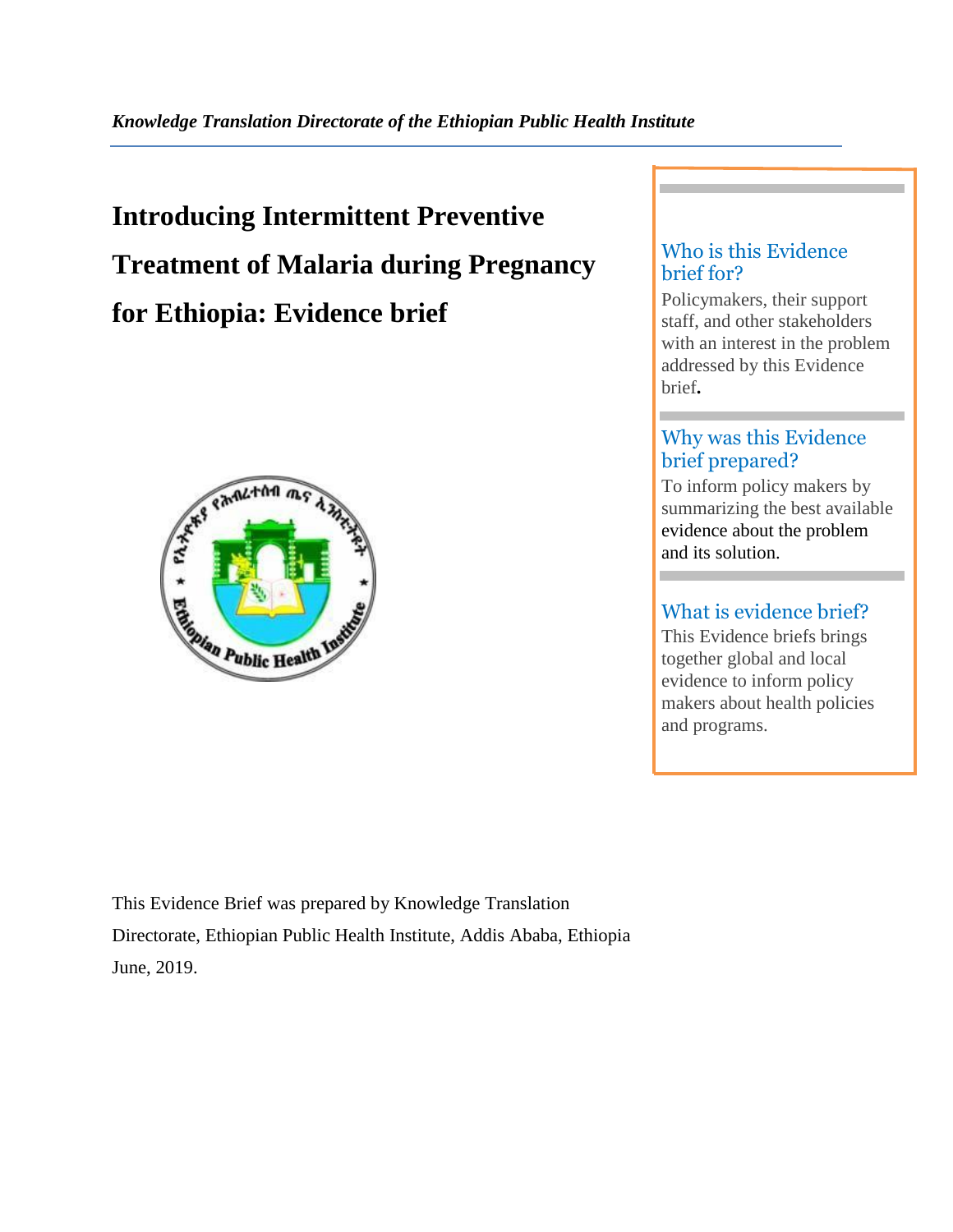# **Authors**

Tsegaye Getachew<sup>1</sup>, MPH Ermias Woldie<sup>1</sup>, MPH Desalegn Ararso<sup>1</sup>, MPH Yosef Gebreyohannes<sup>1</sup>, MPH Samson Mideksa<sup>1</sup>, PhD Dagmawit Solomon<sup>1</sup>, MPH Sabit Ababor<sup>1,</sup> MPH Firmaye Bogale<sup>1</sup>, MPH Zelalem Kebede<sup>1</sup>, MPH Adugna Abebe<sup>2</sup>, MPH <sup>1</sup>Knowldge Translation Directorate, Ethiopian Public Health Institute

<sup>2</sup>Bacteriology and……

# **Address for correspondence**

Tsegaye Getachew, Associate Researcher, KnowledgeTranslation Directorate, Ethiopian Public Health Institute (EPHI) P.O.Box 1242/5654, Addis Ababa, Ethiopia Email: [gechtsegaye@gmail.com](mailto:gechtsegaye@gmail.com) Tel: +251910673857

**Contributions of authors:** All the authors contributed to the brief

**Competing interests:** No competing interest.

# **Acknowledgments**

We would like to thank all individuals who participated and contributed their role in preparation of this evidence brief.

## **Suggested citation**

Getachew T, Woldie E, Ararso D, Gebreyohannes Y, Mideksa S, Dagmawit S, Ababor S, Bogale , Kebede Z, Abebe A. Introducing Intermittent Preventive Treatment of malaria during pregnancyin Ethiopia: Evidence Brief. Addis Ababa, Ethiopia: Ethiopian Public Health Institute, 2019

# Key Findings

Malaria in pregnancy (MiP) is a major, preventable cause of maternal morbidity and adverse birth outcomes. To prevent the adverse outcomes of MiP, WHO recommends the use of insecticide treated mosquito nets (ITNs), and effective case management of malaria and anemia in pregnant women.

In areas of moderate to high malaria transmission of sub-Saharan Africa, WHO also recommends intermittent preventive treatment in pregnancy (IPTp) with Sulfadoxine Pyrimethamine (SP).

In Ethiopia IPTp-SP is not in use so far but based on the fact of current malaria transmission intensity as well as proven effectiveness, safety, cost effectiveness and easily applicability to our current system it worth to be introduced in our country by complementing with available interventions.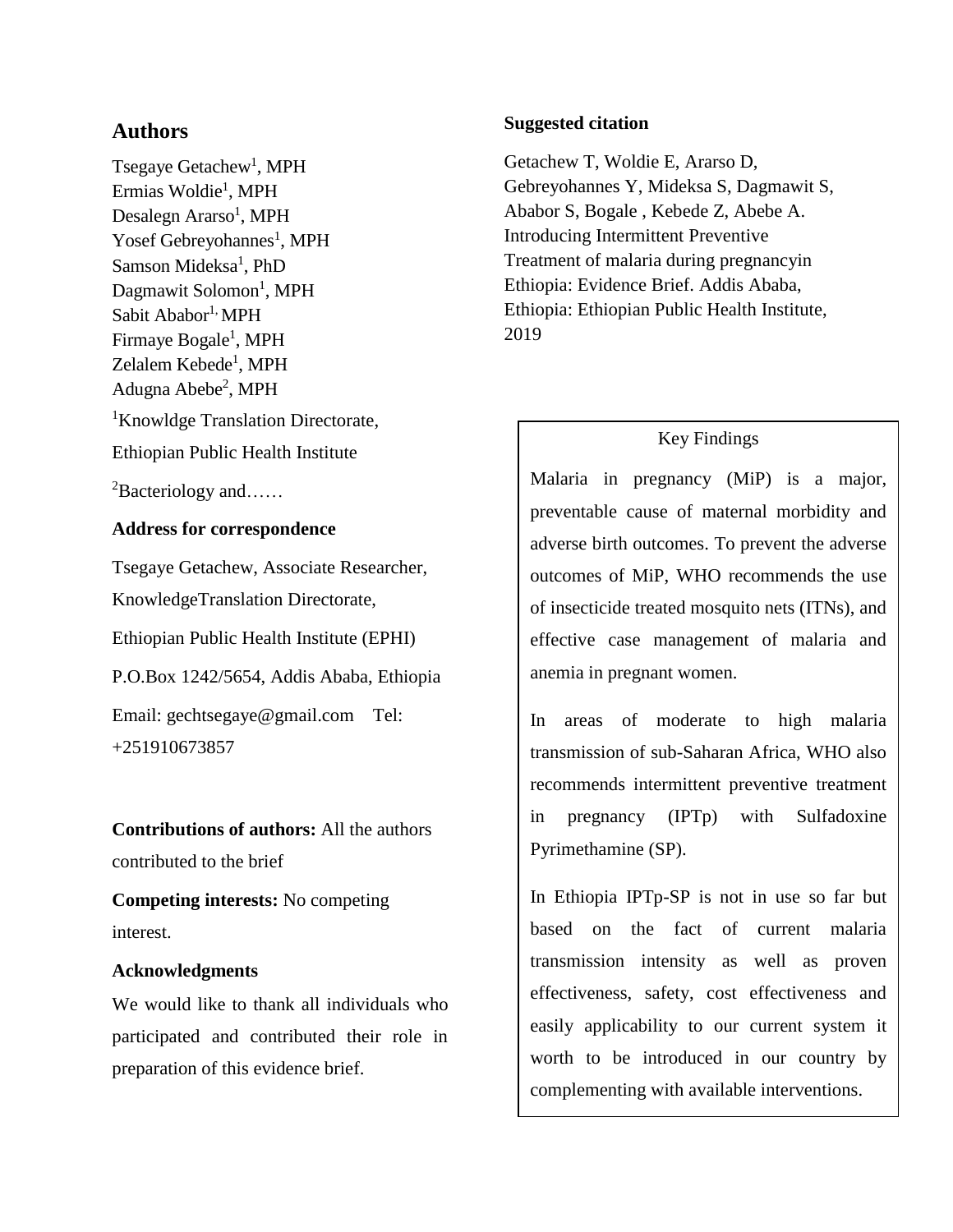# **Preface**

# *The purpose of this report*

The purpose of this evidence brief is to summarize the best available evidence regarding IPTp-SP intervention and implementation considerations to be introduced in Ethiopia for prevention of malaria in pregnancy. It is not intended to prescribe or proscribe this specific intervention. Rather, its purpose is to allow policymakers and stakeholders to systematically and transparently consider the available evidence about the likely impacts of this intervention with other already available interventions in preventing malaria in pregnancy.

# *How this report was prepared*

This evidence brief brings together global research evidence and local evidence on IPTp-SP to prevent malaria in pregnancy. We searched for relevant evidence describing the problem in Ethiopian context, the impact of this intervention, barriers to implement, and implementation strategies to address these barriers. Different studies like relevant systematic reviews, RCTs, and other relevant and up to date studies were searched.

# *Limitations of this report*

This evidence brief only focuses on this specific intervention and other viable options are not included. The intention of this evidence brief is not to replace available interventions rather to complement with this specific intervention to maximize the prevention of malaria during pregnancy in Ethiopia.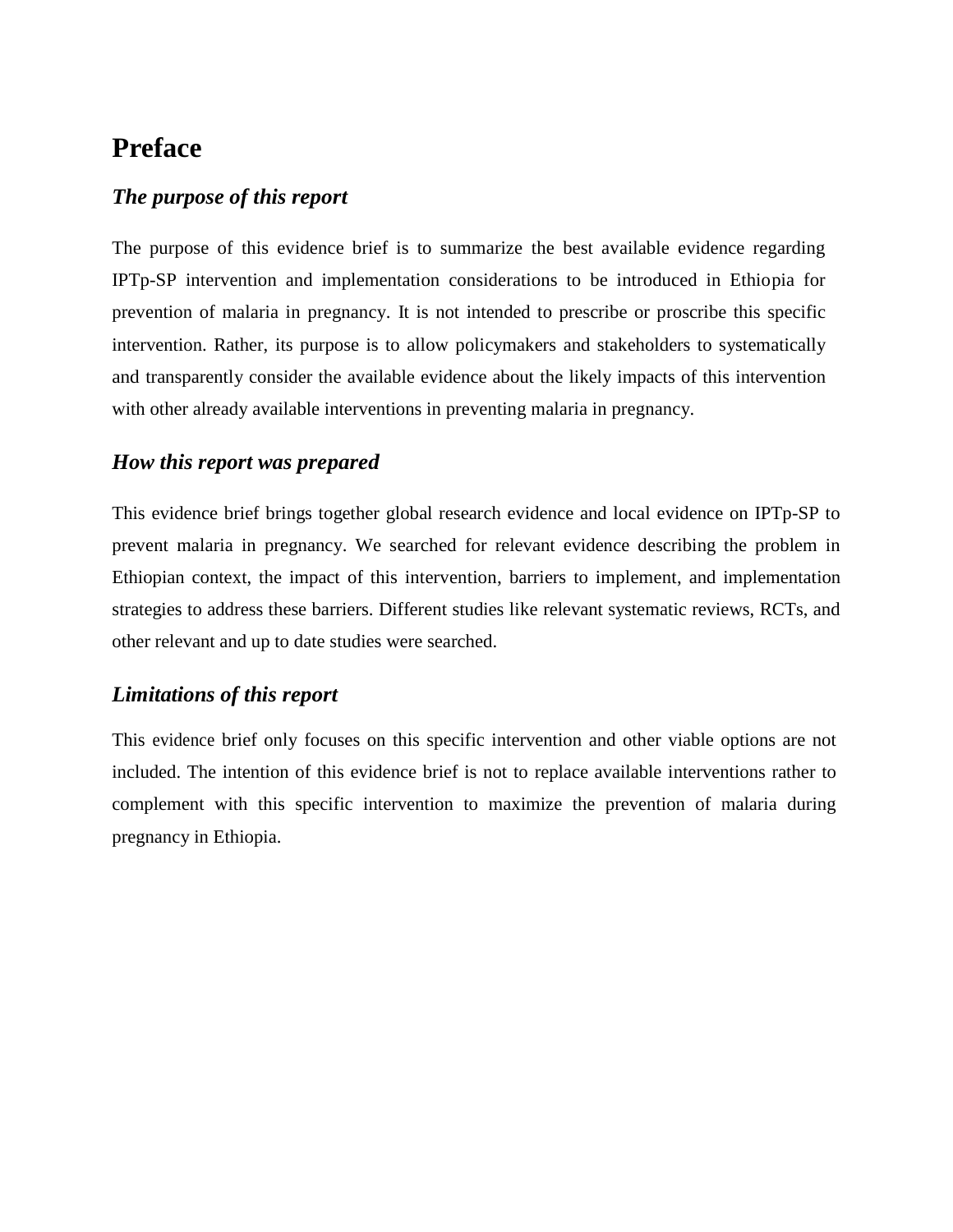## **Background**

Malaria infection during pregnancy is a significant public health problem with substantial risks for the pregnant woman, her fetus, and the newborn child. Infection with Plasmodium vivax, as with Plasmodium falciparum, leads to chronic anemia and placental malaria infection, reducing the birth weight and increasing the risk of neonatal death. Pregnant women are more likely than non-pregnant women to become infected with malaria and to have severe infection. The effects of malaria during pregnancy include spontaneous abortion, preterm delivery, low birth weight, stillbirth, congenital infection, and maternal death (1-2).

The symptoms and complications of malaria in pregnancy vary according to malaria transmission intensity in the given geographical area, and the individual's level of acquired immunity. In high-transmission settings, where levels of acquired immunity tend to be high, plasmodium falciparum infection is usually asymptomatic in pregnancy. Yet, parasites may be present in the placenta and contribute to maternal anemia even in the absence of documented peripheral parasitaemia. Both maternal anemia and placental parasitaemia can lead to low birth weight, which is a significant contributor to infant mortality. In high-transmission settings, the adverse effects of plasmodium falciparum infection during pregnancy are most pronounced for women in their first pregnancy (3).

In low-transmission settings, where women of reproductive age have relatively little acquired immunity to malaria, malaria in pregnancy is associated with anemia and increased risk of severe malaria. In such settings, all pregnant women, regardless of the number of times they have been pregnant, are highly vulnerable to malaria (4).

Malaria in pregnancy is a major public health problem each year. It is responsible for 20% of stillbirths and 11% of all newborn deaths in Sub-Saharan Africa, and 10,000 maternal deaths globally. According to Ethiopian Federal Ministry of Health, Health Management Information System (HMIS) report between June 2016 and July 2017 about 1,530,739 confirmed malaria illnesses including 1,059,847 P. falciparum and 470,892 P. vivax malaria illnesses were reported. In addition, there were 225,009 clinical malaria cases and 356 deaths were reported during the period (5).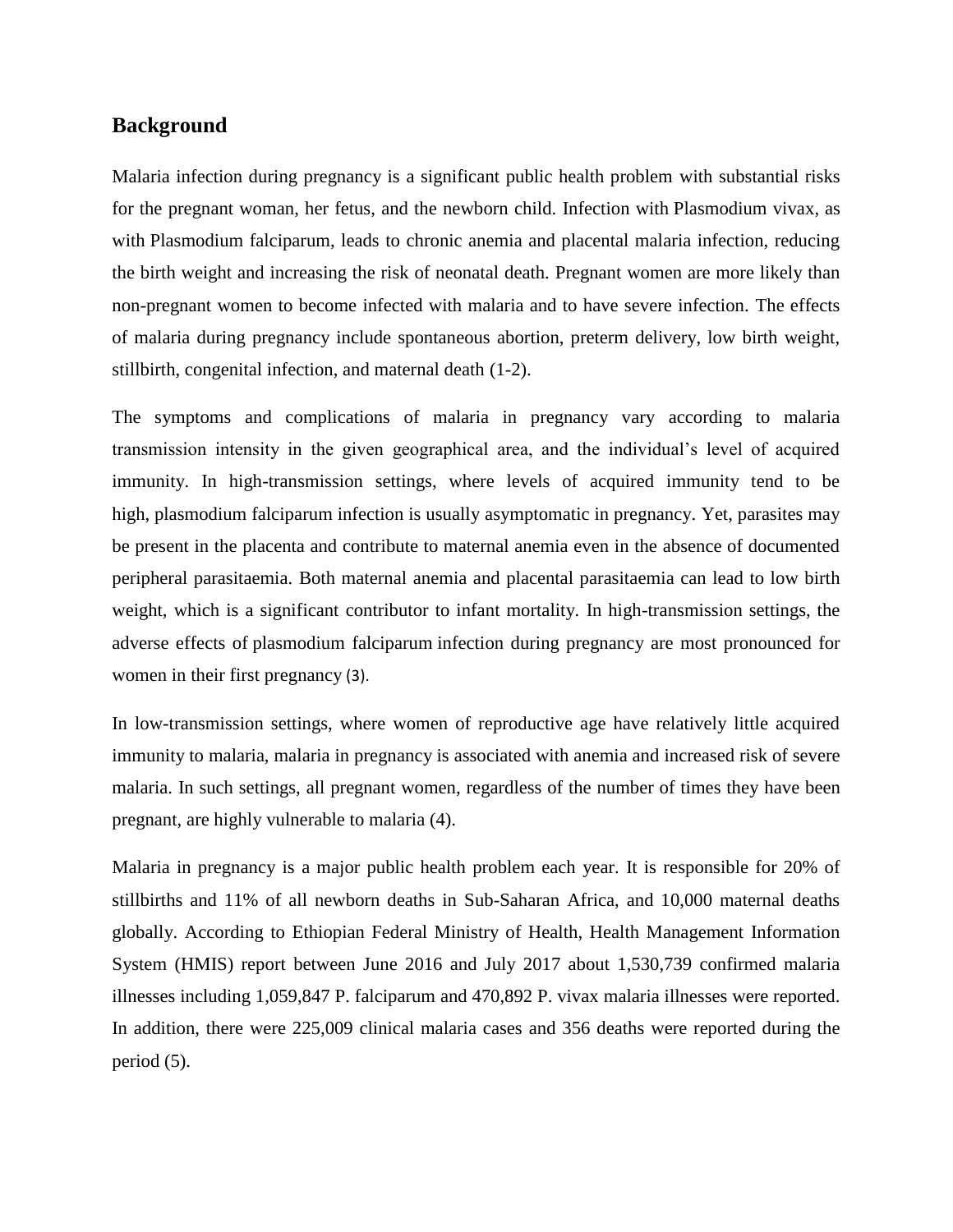Malaria is a significant challenge to social and economic development in Ethiopia. In endemic areas, malaria has affected the population during main harvesting seasons, affecting productive capacity at a time when there is the greatest need for agricultural work. The disease has also been associated with loss of earnings, low school attendance, and high treatment cost, and when it happened to pregnant women its consequence even worse (6).

World Health Organization (WHO) recommends a package of interventions for controlling malaria and its effects during pregnancy. These include the promotion and use of insecticidetreated nets (ITNs), the administration during pregnancy of intermittent preventive treatment with sulfadoxine-pyrimethamine (IPTp-SP), and appropriate case management through prompt and effective treatment of malaria in pregnant women (1-3).

Despite its effectiveness in many African countries IPTp-SP is not implemented so far in Ethiopia. The Ethiopian Ministry of health (MOH) does not support the use of IPTp with sulfadoxine-pyrimethamine. The main reasons were; (i) relatively low intensity of malaria transmission in most areas of Ethiopia, and (ii) the anticipated minimal expected benefits compared with the relatively high costs of implementation. However, in many Sub-Saharan African countries it remains effective even in low transmission areas (6-7)

In Ethiopia currently the other two interventions recommended by WHO are in use for malaria in pregnancy but as many studies suggested these three interventions complement each other and when implemented together effectiveness increases. Therefore, this evidence brief is prepared to inform policy makers and others influential bodies to consider the implementation of this intervention in our country.

# **Description of Intermittent preventive treatment in pregnancy with SulfadoxinePyrimethamine (IPTp-SP)**

Intermittent preventive treatment of malaria in pregnancy is a full therapeutic course of antimalarial medicine given to pregnant women at routine antenatal care visits, regardless of whether the recipient is infected with malaria. It reduces maternal malaria episodes, maternal and fetal anemia, placental parasitaemia, low birth weight, and neonatal mortality.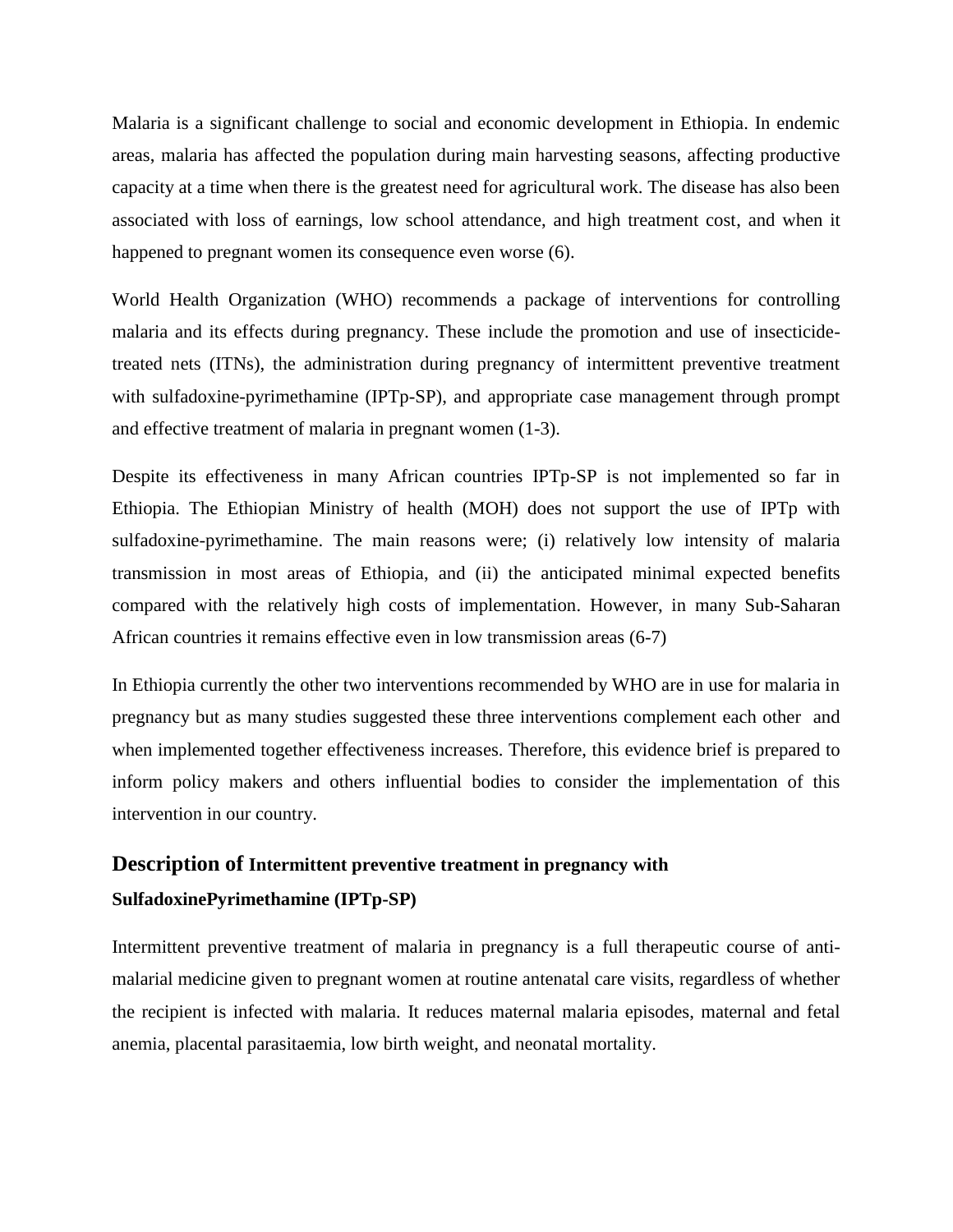World Health Organization recommends all possible efforts should be made to increase access to IPTp-SP in all areas with moderate to high malaria transmission in Africa, as part of antenatal care services.

Basic issues on administration of IPTp-SP:

- It should ideally be administered as directly observed therapy (DOT) of three tablets sulfadoxine/pyrimethamine (each tablet containing 500 mg/25 mg SP) giving the total required dosage of 1500 mg/75 mg SP.
- It can be given either on an empty stomach or with food.
- Administration of folic acid at a dose of 0.4 mg daily; this dose may be safely used in conjunction with SP
- SP should not be administered concurrently with cotrimoxazole prophylaxis due to their redundant mechanisms of action and synergistic worsening of adverse drug reactions. Therefore, HIV-infected pregnant women who are already receiving cotrimoxazole prophylaxis should not receive IPTp-SP

Starting as early as possible in the second trimester, IPTp-SP is recommended for all pregnant women at each scheduled antenatal care (ANC) visit until the time of delivery, provided that the doses are given at least one month apart. Sulfadoxine/pyrimethamine should not be given during the first trimester of pregnancy; however, the last dose of IPTp-SP can be administered up to the time of delivery without safety concerns (1-4).

#### **Effectiveness**

According to a meta-analysis study of 32 national cross-sectional datasets in Africa, IPTp-SP continues to provide significant benefit, resulting in protection against both neonatal mortality (protective efficacy 18%) and low birth weight (21% reduction in LBW) under routine program conditions (10).IPTp-SP still effective for intermittent preventive treatment in pregnancy but should not be used as mono therapy for the treatment of confirmed clinical cases of malaria. Evidence shows that SP prevents consequences of malaria in pregnant women, who have already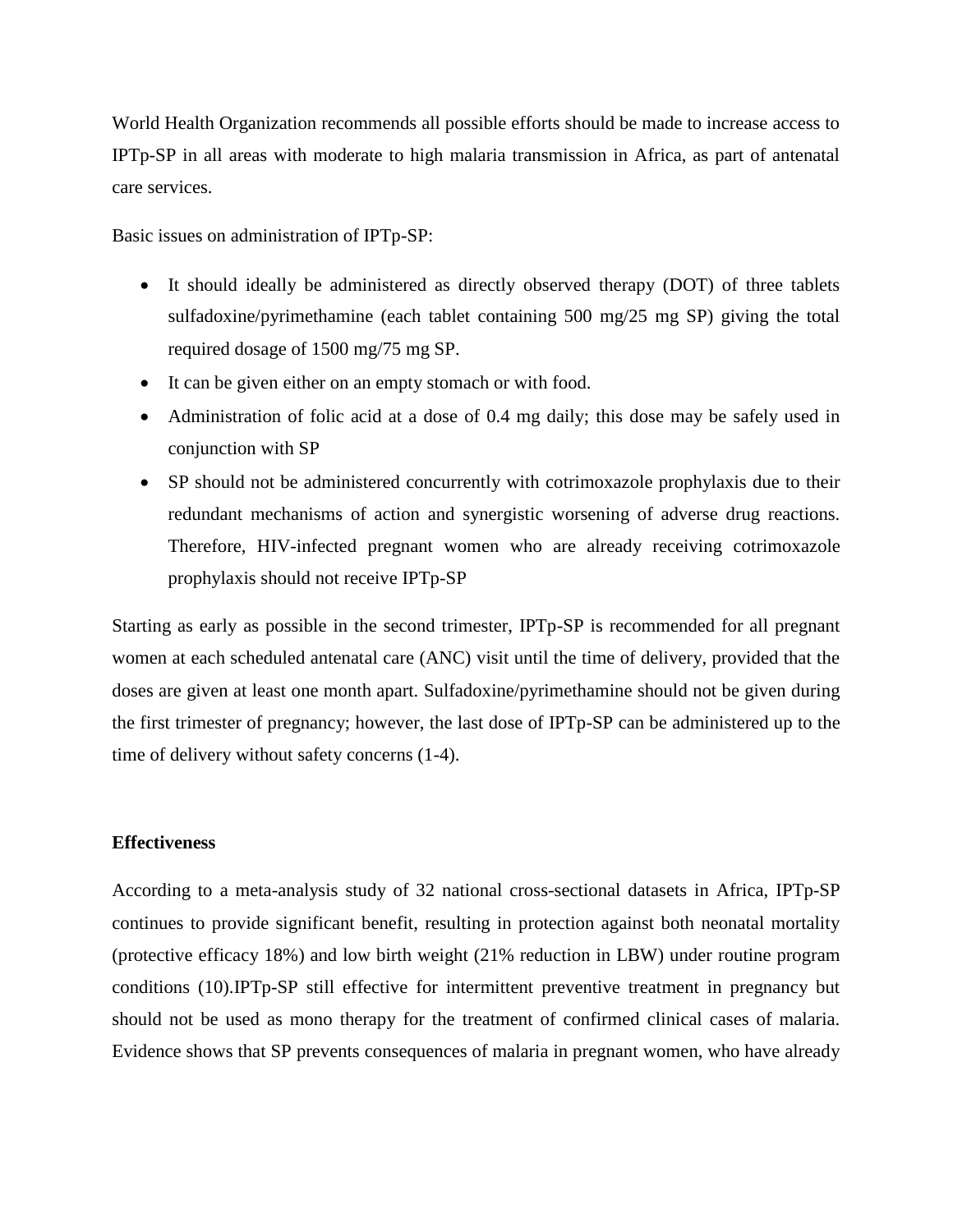had a number of malaria infections and thus a certain level of immunity. It is thought that SP primarily works through a prophylactic effect (8-9).

#### **Safety**

Although few drugs in pregnancy can be considered completely safe, sulfadoxine pyrimethamine when delivered as IPTp has a favorable safety profile. Sulfadoxine/pyrimethamine use in IPTp programs in Africa, with 2-4 treatment doses over 6 months, has been well tolerated in multiple IPTp trials. However, sulfadoxine/pyrimethamine should not be administered concurrently with cotrimoxazole given their redundant mechanisms of action and synergistic worsening of adverse drug reactions. Therefore, HIV-infected pregnant women in malaria endemic areas who are already receiving cotrimoxazole prophylaxis should not also receive IPTp-SP.

Folic acid supplementation is recommended for all pregnant women to reduce the rate of congenital anomalies but high doses of folic acid  $(5 \text{ mg/day})$  may interfere with the anti malarial efficacy of sulfadoxine/pyrimethamine. However, the recommended standard dose of folic acid supplementation (0.4 mg/day) does not affect anti malarial efficacy and may provide the optimal balance to prevent neural tube defects and maintain the effectiveness of IPTp-SP (10).

#### **Applicability**

Among the approximately 840 million persons at risk of malaria in endemic countries in sub-Saharan Africa, an estimated 35 million pregnant women could benefit from IPTp each year. As of 2016, 36 African countries have adopted a policy of providing 3 or more doses of IPTp-SP to pregnant women (11).

Complementing the use of an ITN, and prompt and effective case management, the ANC contact schedule for Malaria in Pregnancy could be applied flexibly so that pregnant women always receive IPTp-SP when eligible, starting as early as possible during the second trimester of pregnancy (12).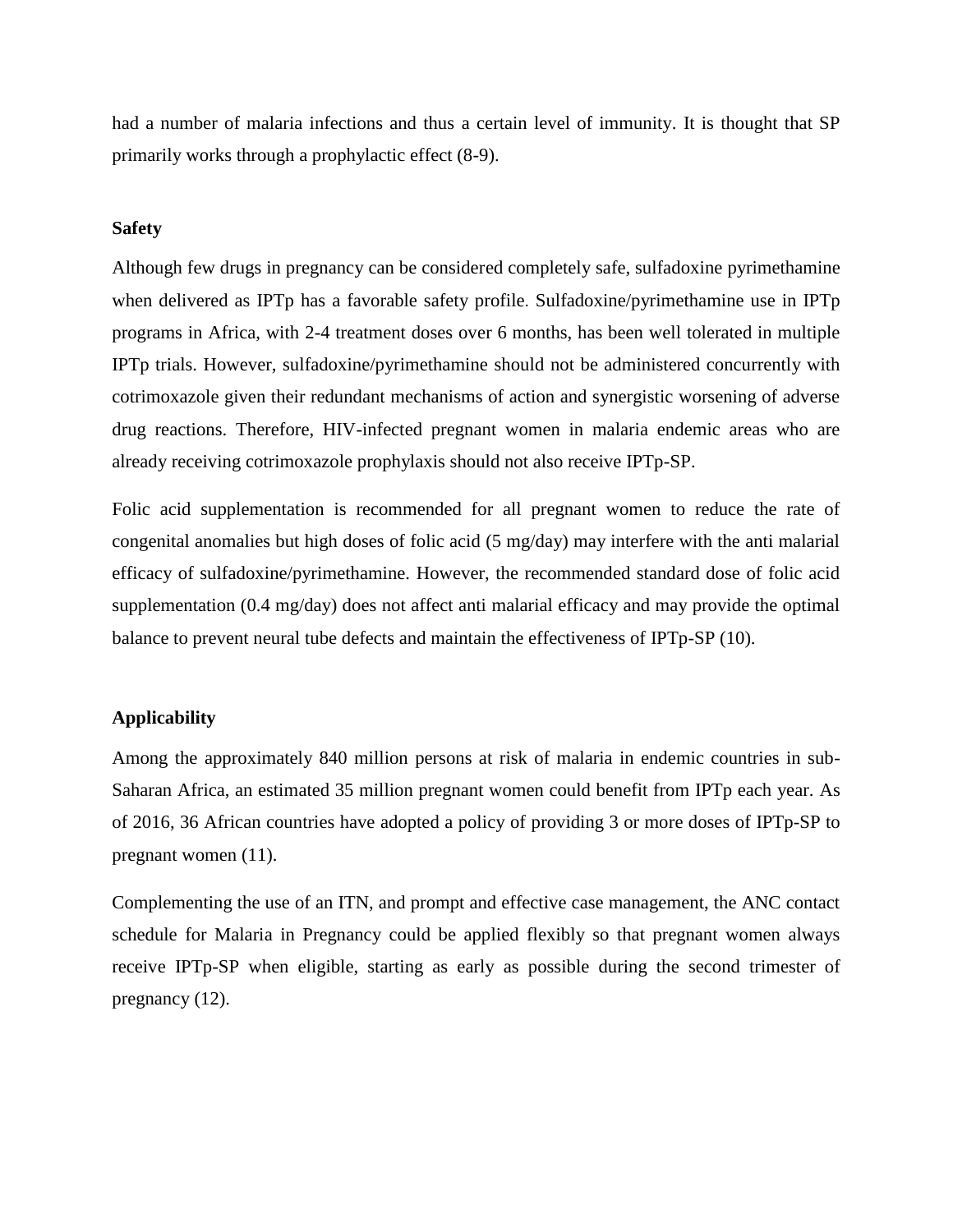#### **Expected benefits**

IPTp-SP prevents the adverse consequences of malaria on maternal and fetal outcomes, such as placental infection, clinical malaria, maternal anemia, fetal anemia, low birth weight and neonatal mortality. Women should be encouraged to use ITNs throughout the entire pregnancy, as well as during the postpartum period when the risk of malaria is also increased. IPTp-SP is not a replacement for ITN use; both interventions provide important benefits (13-14).

A recent study by Chico et al. found women who received two or more doses of IPTp-SP were protected not only from adverse outcomes related to malaria, but also from some sexually transmitted infections/reproductive tract infections (15).

#### **Economic Consideration**

IPTp-SP has recently been shown to be highly cost-effective for both prevention of maternal malaria and reduction of neonatal mortality in areas with moderate or high malaria transmission. Studies conducted in Mozambique suggested that this intervention is highly cost-effective when compliance with ITNs use is high. It is a very cheap prevention when provided through the ANC. Net intervention costs for 1000 pregnant women were 13.17 US\$, Thus, IPTp-SP is likely to be a cost saving intervention in a context of very limited economic resources for health care (16).

When provided as part of the existing antenatal care package, IPTp-SP more than three doses in combination with insecticide-treated bed nets provides highly cost-effective protection from malaria for pregnant women in most of sub-Saharan Africa (16-17).

#### **Implementation Consideration**

Intermittent preventive treatment in pregnancy with SP is an inexpensive medicine, and there are minimal costs to the health service associated with increasing the actual number of recommended doses. It is easily integrated with already established comprehensive Focused Antenatal Care (FANC) package in our country. The only investments required may be associated with reviewing national guidelines to ensure harmonization and disseminating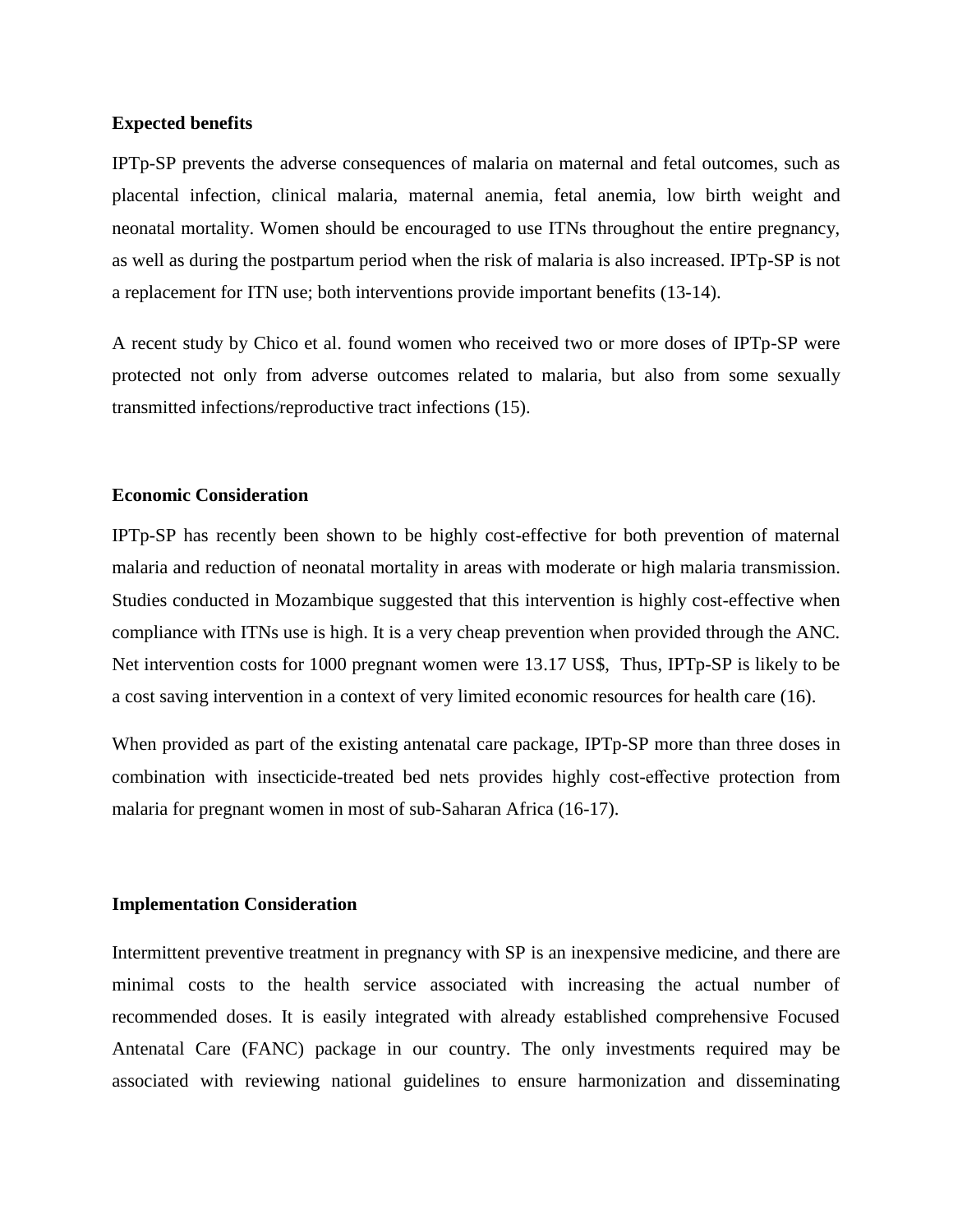updated training packages and Information, Education and Communication (IEC) materials or job aids (18-19).

To achieve ambitious national malaria elimination plan main target groups like pregnant women and newborn should get special attention so that FMOH should exhaustively use available evidences globally and nationally on this issue. In addition to above mentioned facts to consider IPTp-SP intervention for prevention of malaria during pregnancy; the following enablers, possible barriers, and their implementation considerations are listed below.

### **Enablers**

- Having already established antenatal care at all levels of the health facilities and the increasing trend ANC coverage from time to time which could help to integrate IPTp-SP easily.
- Availability of Health extension program with more than 40,000 Health extension workers to facilitate static and outreach services
- Commitment from government and ambitious malaria elimination program in place at national level
- Commitment from international and local donors and stakeholders towards malaria elimination program
- Best experience available in many Sub-Saharan African countries which may only need to customize in our context
- Introducing this intervention does not require huge investment and it can be easily integrated with available systems and programs

#### **Barriers**

The barriers and implementation considerations are summarized in Table 1.

# **Table 1: Barriers and implementation strategies**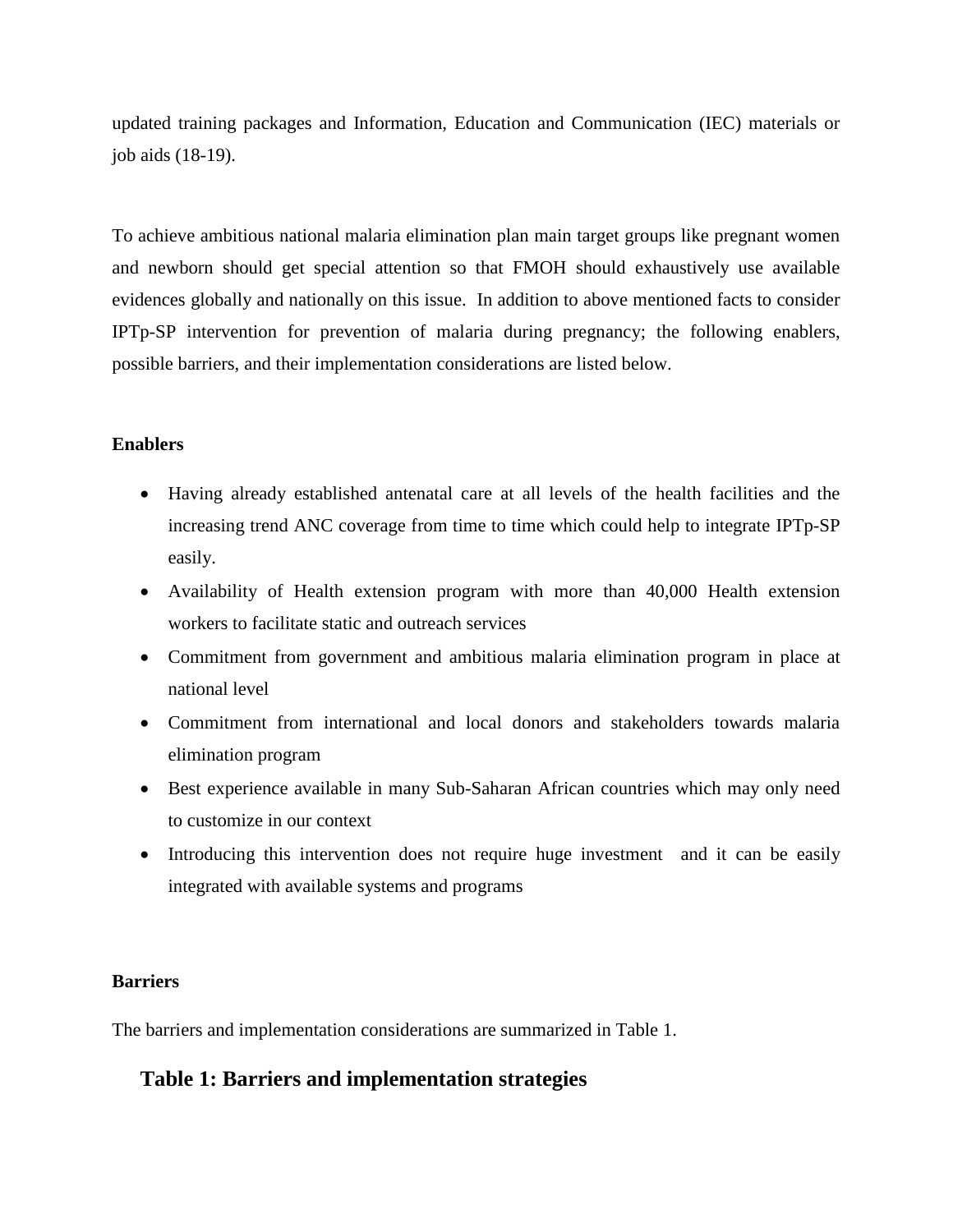| <b>Barriers</b>            | <b>Descriptions</b>               | <b>Implementation strategies</b> |
|----------------------------|-----------------------------------|----------------------------------|
| Administration by DOT      | SP is recommended to be           | By using outreach sessions of    |
|                            | administered only by direct       | HEWs and primary health care     |
|                            | observation (DOT) of health       | professionals it can be          |
|                            | professionals                     | administered without             |
|                            |                                   | compromising DOT                 |
| Associated side effects    | SP have some minor side effects   | It is rare and minor but when it |
|                            | such as nausea, vomiting,         | happens, it should be discussed  |
|                            | weakness and dizziness            | openly and managed               |
|                            |                                   | accordingly.                     |
| It needs budget allocation | As it is new intervention it may  | Considering the additional       |
|                            | incur some cost to introduce in   | benefits associated with this    |
|                            | our health system                 | intervention and many enabling   |
|                            |                                   | situations in place it worth to  |
|                            |                                   | take initiative and allocate     |
|                            |                                   | budget                           |
| Absence of IPTp-SP         | Absence of national IPTp-SP       | There should be IPTp-SP          |
| treatment guideline        | treatment guideline could lead    | treatment guideline in place to  |
|                            | health care professional's misuse | use for preventive treatment     |
|                            | of SP for treatment of            | rather than for treatment of     |
|                            | uncomplicated malaria.            | uncomplicated malaria.           |
|                            |                                   |                                  |
| Uncertainty of health      | Health professionals might not    | Simplified IPTp messages and     |
| professionals to SP        | familiar with SP administration   | health worker training should be |
| administration             | could affect the medication       | provided to improve adherence    |
|                            | adherence                         | towards SP                       |
|                            |                                   |                                  |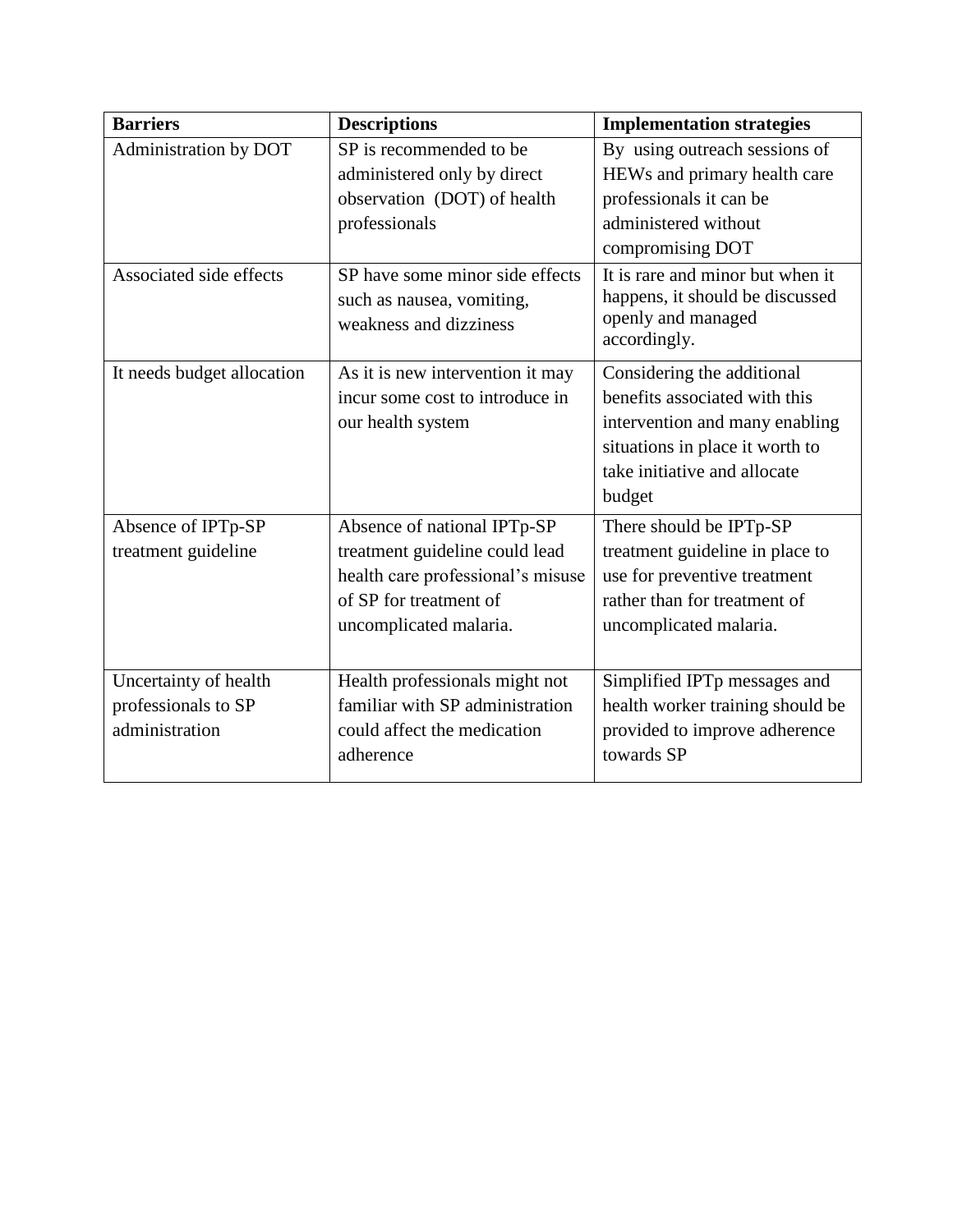# **References**

- 1. WHO (2013). WHO Evidence Review Group on Intermittent Preventive Treatment (IPT) of malaria in pregnancy. WHO Headquarters, Geneva, 9-11 July 2013. Draft Recommendations on Intermittent Preventive Treatment in Pregnancy (IPTp). http://www.who.int/malaria/mpac/mpac\_sep13\_erg\_ipt\_malaria\_pregnancy\_report.pdf
- 2. WHO (2004). A strategic framework for malaria prevention and control during pregnancy in the African region. Brazzaville, World Health Organization, Regional Office for Africa, 2004 (AFR/MAL/04/01). http://whqlibdoc.who.int/afro/2004/AFR\_MAL\_04.01.pdf
- 3. WHO Evidence Review Group: Intermittent Preventive Treatment of malaria in pregnancy (IPTp) with Sulfadoxine-Pyrimethamine (SP). WHO Headquarters, Geneva, 9-11 July 2012. Meeting report. Geneva, World Health Organization, 2012. http://www.who.int/malaria/mpac/sep2012/iptp\_sp\_erg\_meeting\_report\_july2012.pdf
- 4. WHO Evidence Review Group meeting report: Malaria in Pregnancy, WHO Headquarters, Geneva, 13–16 July 2015
- 5. Roll Back Malaria, Working Group Meeting: Implementing Malaria in Pregnancy Programs in the Context of World Health Organization Recommendations on Antenatal Care for a Positive Pregnancy Experience, January, 2018. www.rollbackmalaria.com/organizationalstructure/working-groups/mipwg/
- 6. Ethiopia malaria operational plan, 2019, Minstry of Health, Addis Ababa, Ethiopia
- 7. National strategic plan for malaria prevention control and elimination in Ethiopia 2011 2015 August 2010 Addis Ababa, Ethiopia
- 8. Kayentao K. et al. (2013). Intermittent preventive therapy for malaria during pregnancy using 2 vs 3 or more doses of sulfadoxine-pyrimethamine and risk of low birth weight in Africa: systematic review and meta-analysis. Journal of the American Medical Association. 2013 Feb 13; 309(6):594-604. doi: 10. 1001/jama.2012.216231.http://www.ncbi.nlm.nih.gov/pubmed/23403684
- 9. Peters PJ et al. (2007). Safety and toxicity of sulfadoxine-pyrimethamine: implications for malaria prevention in pregnancy using intermittent preventive treatment. Drug Safety. 2007; 30(6):481-501. http://www.ncbi.nlm.nih.gov/pubmed/17536875
- 10. Eisele TP. et al. (2012). Malaria prevention in pregnancy, birth weight, and neonatal mortality: a meta-analysis of 32 national cross-sectional datasets in Africa. The Lancet Infectious Diseases. 2012 Dec; 12(12):942-49. http://dx.doi.org/10.1016/S1473-3099(12)70222-0
- 11. Clerk CA et al. (2008). A randomized, controlled trial of intermittent preventive treatment with sulfadoxine-pyrimethamine, amodiaquine, or the combination in pregnant women in Ghana. Journal of Infectious Diseases. 2008 Oct 15; 198(8): 1202-11. doi: 10.1086/591944. http://www.ncbi.nlm.nih.gov/pubmed/18752443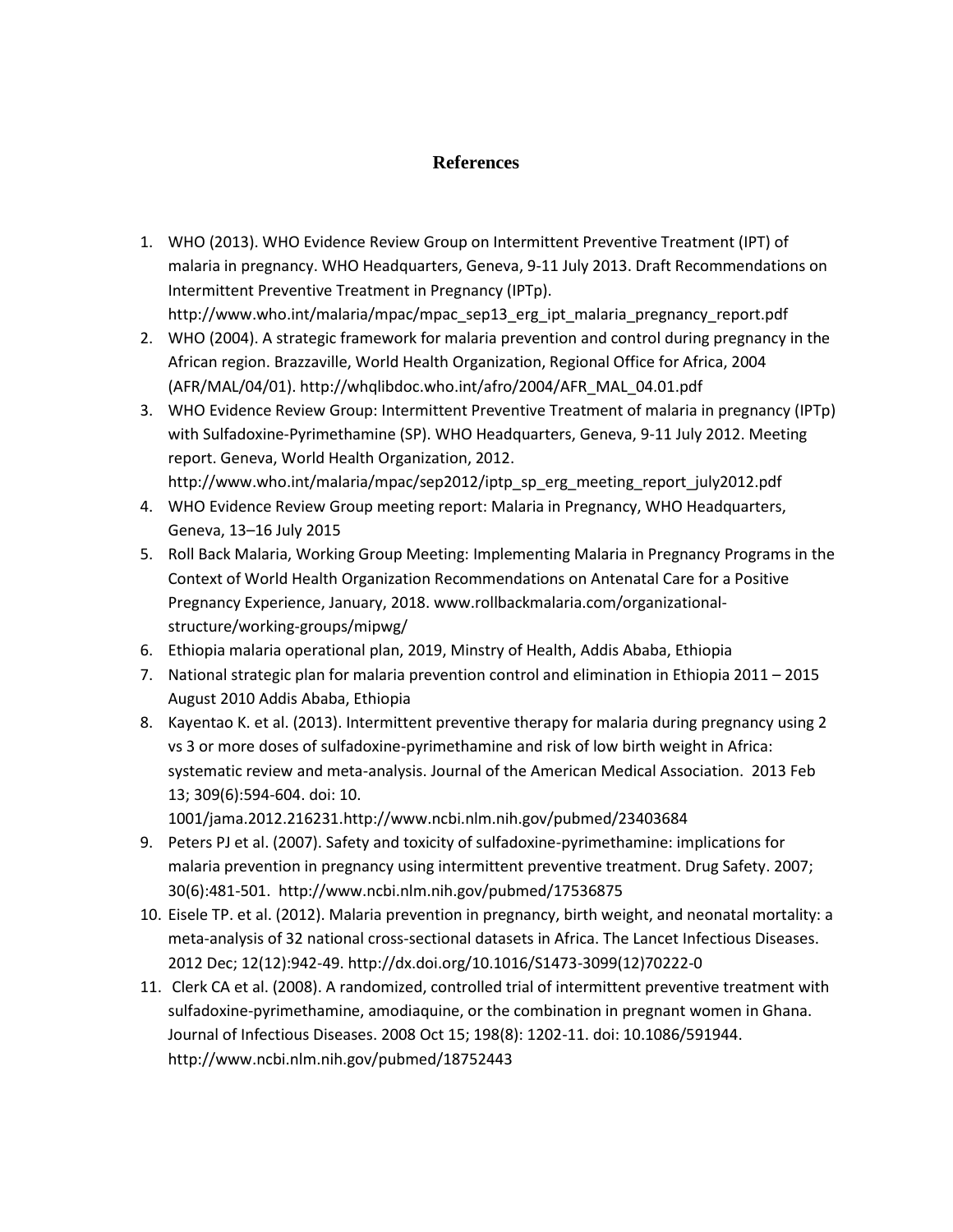- 12. Tagbor H et al. (2006) Efficacy, safety, and tolerability of amodiaquine plus sulfadoxinepyrimethamine used alone or in combination for malaria treatment in pregnancy: a randomised trial. Lancet. 2006 Oct 14; 368(9544): 1349-56.
- 13. Menéndez et al. (2010). Malaria Prevention with IPTp during pregnancy reduces neonatal mortality. Public Library of Science PLoS ONE. 2010 Feb 26; 5(2):e9438. doi: 10. 1371/ journal. pone.0009438. http://www.ncbi.nlm.nih.gov/pubmed/20195472
- 14. Minja et al. (2013). Plasmodium falciparum Mutant Haplotype Infection during Pregnancy Associated with Reduced Birthweight, Tanzania. Emerging Infectious Diseases. 2013; 19(9). doi: 10.3201/eid1909.130133. http://www.ncbi.nlm.nih.gov/pubmed/23969132
- 15. Chico RM, Chaponda EB, Ariti C, Chandramohan D. sulfadoxine-pyrimethamine exhibits doseresponse protection against adverse birth outcomes related to malaria and sexually transmitted and reproductive tract infections. Clin Infect Dis 2017; 64: 1043–51.
- 16. Sicuri E. et al. (2010). Cost-effectiveness of intermittent preventive treatment of malaria in pregnancy in southern Mozambique. Public Library of Science PLoS ONE. 2010 Oct 15; 5(10): e13407. doi: 10. 1371/journal.pone.0013407. http://www.ncbi.nlm.nih.gov/pubmed/20976217
- 17. Fernandes S, Sicuri E, Kayentao K, van Eijk AM, Hill J, Webster J et al. Cost-effectiveness of two versus three or more doses of intermittent preventive treatment for malaria during pregnancy in sub-Saharan Africa: a modelling study of meta-analysis and cost data. The Lancet. Global health. 2015; 3(3):e143-153.
- 18. Hernández-Díaz et al. (2000). Folic acid antagonists during pregnancy and the risk of birth defects. New England Journal of Medicine. 2000 Nov 30; 343(22):1608- 14.http://www.ncbi.nlm.nih.gov/pubmed/11096168
- 19. Desai M, Phillips-Howard PA, Odhiambo FO, Katana A, Ouma P, Hamel MJ et al. An analysis of pregnancy-related mortality in the KEMRI/CDC health and demographic surveillance system in western Kenya. PLoS One. 2013;8(7):e68733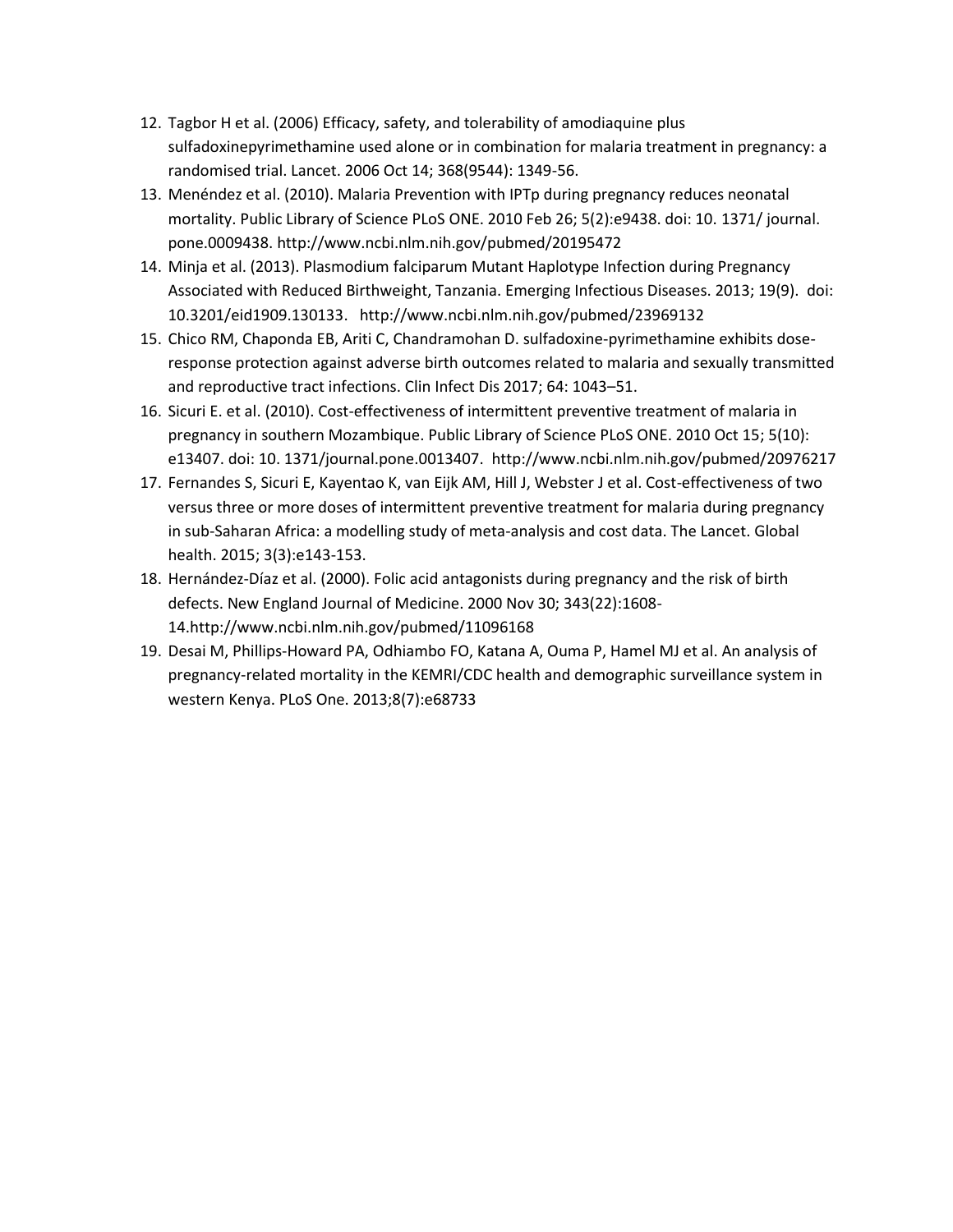### **Annexes**

#### **Annex 1. How this evidence brief was prepared**

The problem that the evidence brief addresses was clarified iteratively through discussion among the authors, review of relevant documents and research. Research describing the problem was identified by reviewing government documents, routinely collected data, searching Pub Med and Google Scholar, through contact with key informants, and by reviewing the reference lists of relevant documents that were retrieved.

Strategies used to identify potential options to address the problem included considering interventions described in systematic reviews and other relevant documents, considering ways in which other jurisdictions have addressed the problem, consulting key informants and brainstorming.

We searched electronic databases of systematic reviews, including the Cochrane Library (CENTRAL, Cochrane Database of Systematic Reviews), Health Systems Evidence and supplemented these searches by checking the reference lists of relevant policy documents and with focused searches using PubMed, Google Scholar, and personal contacts to identify systematic reviews for specific topics. The final selection of reviews for inclusion was based on a consensus of the authors.

Potential barriers to implement this intervention were identified by brainstorming using a detailed checklist of potential barriers (SURE guide for identifying and addressing barriers) to implement health policies. Implementation strategies that address identified barriers were identified by brainstorming and reviewing relevant documents.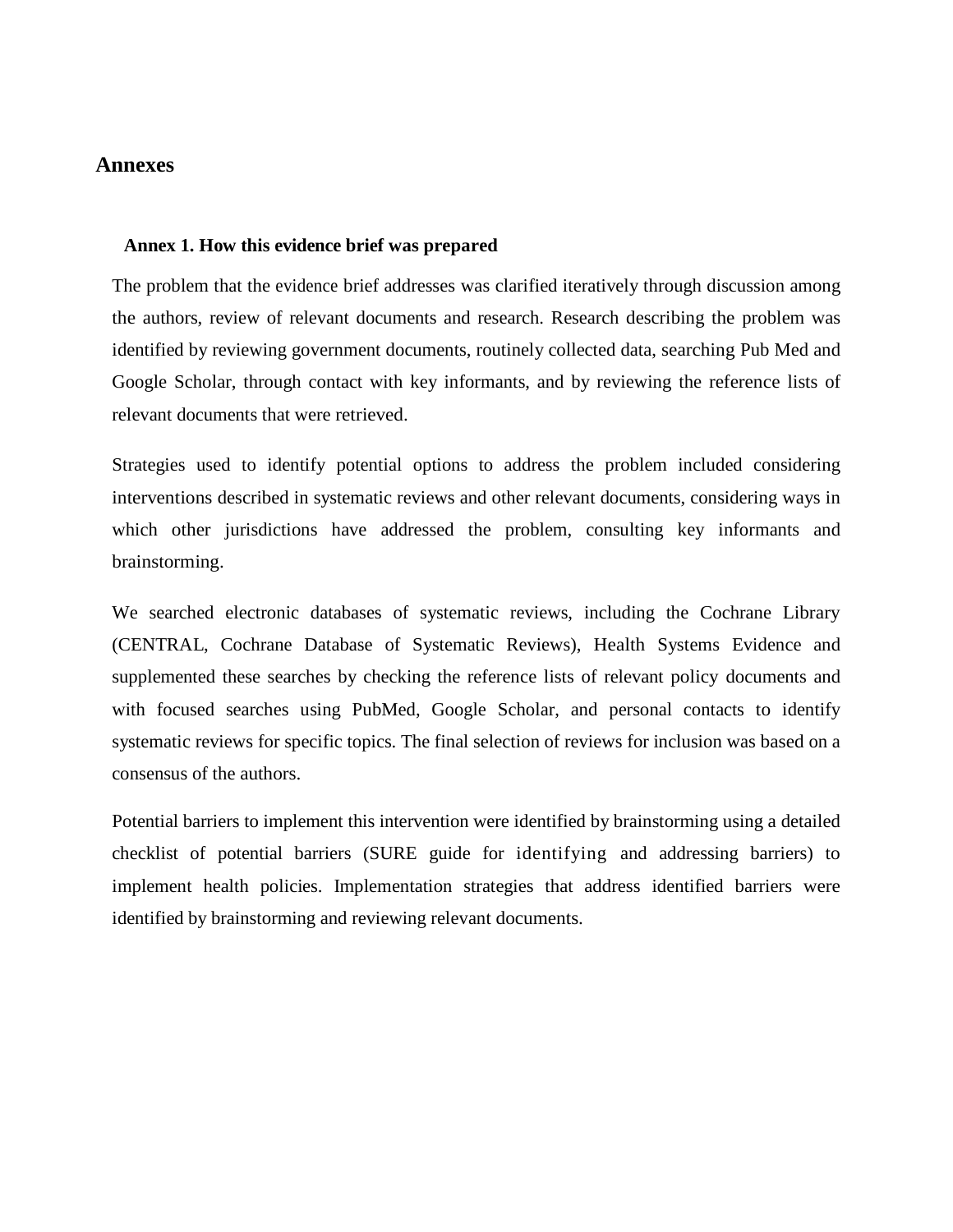#### **Annex 2. How WHO define malaria transmission intensity**

How does WHO define low, moderate and high malaria transmission?

Low transmission areas are hypo-endemic areas in which the prevalence rate of malaria is 10% or less during most of the year among children aged 2–9 years. Malaria infection and disease may occur at a similarly low frequency at any age, as little immunity develops and people may go through life without being infected.

Moderate transmission areas are meso-endemic areas in which the prevalence rate of malaria is 11–50% during most time of the year among children from 2 to 9 years old. In these areas, the maximum prevalence of malaria infection occurs in childhood and adolescence, though it may not be unusual to acquire the first infection as an adult.

High transmission areas are hyper-endemic and holo-endemic areas in which the prevalence rate of malaria is over 50% during most time of the year among children from 2 to 9 years old. In these areas, practically all individuals have acquired their first infection by late infancy or early childhood.